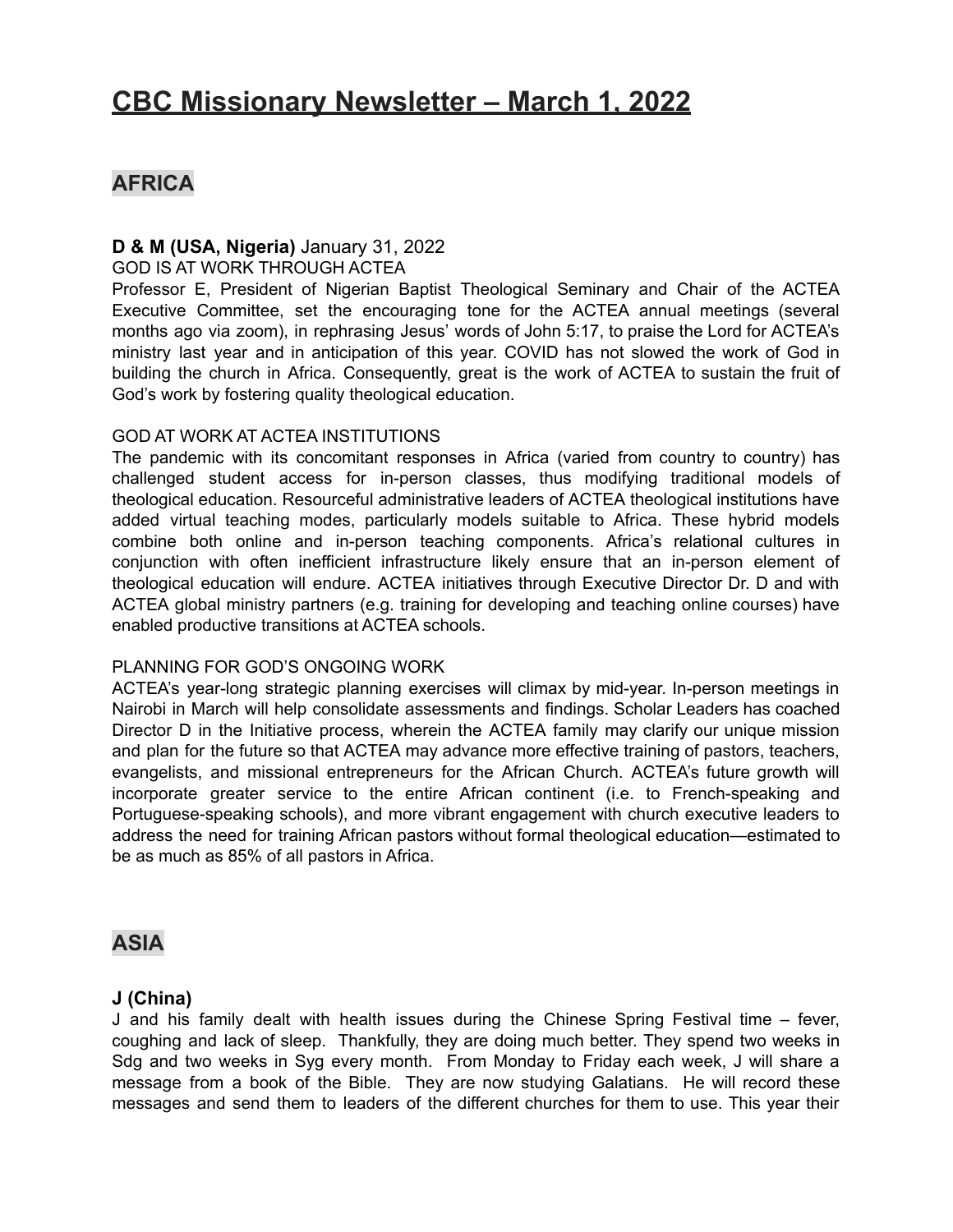fellowship in Syg has started to support two missionary families, sending money to them monthly.

### **C (RAM in Pakistan)**

As you already know I am doing Afghan refugees relief work nowadays and as of now I have provided the food & hygiene boxes to more than 2000 refugee families. Please keep these families in your prayers as they are living in a very bad situation.

Please keep Pakistani Christians in your prayers as there are multiple attacks on minorities in recent times. A week ago one of the young christian boy was lynched to death by a Muslim mob on false allegations of Blasphemy. So please keep us in your prayers.

#### February 26, 2022

I have completed the round 4 of Afghan refugees relief work. In this relief work I have distributed food and hygiene kits to 500 families. These Afghan families are living in very tough conditions without any support from the government and the non-governmental organizations (NGOs) are not allowed to help these families openly. Things are getting tougher for these families day by day because the living cost in Pakistan is getting very high with every passing day. Inflation rate is at an all time high.

These families with limited knowledge of local language are forced to sell their kids for small money. They only get cheap jobs like collecting garbage. In every food distribution we pray for these families in the name of Jesus.

### One story of an Afghan family:

K lives with his family in the outskirts of one of the biggest cities of Pakistan. K was working as a mason in Afghanistan. After the Taliban came into power, he had no work. K's wife is suffering from tuberculosis. He migrated to Pakistan after selling all his belongings thinking that he will get the work there and also his wife's treatment will be possible but the sufferings of K did not end after coming to Pakistan. He gets only half of the normal wages of a mason in Pakistan because he is not a resident of Pakistan. He told me that often police take him in custody for bribes. He told us that all of his income goes towards the treatment for his wife. K is very thankful to RAM Foundation for their support. We prayed for K and his family.

#### March1, 2022

This week we celebrate the opening of RAM's new medical clinic in partnership with the World Compassion Foundation.

On the first day, more than a hundred people arrived seeking medical attention. The current clinic capacity is 30-40 people daily. We are scheduling appointments for those who cannot be seen the same day for the following day.

The amount of people looking for care shows the vast need for medical attention in the area. RAM works to address systemic issues facing brick kiln workers and religious minorities, and this medical clinic is one step towards stopping families from entering brick kiln slavery to pay for medical care.

### **JR (Deshi's Hope in NYC and Bangladesh)** New York City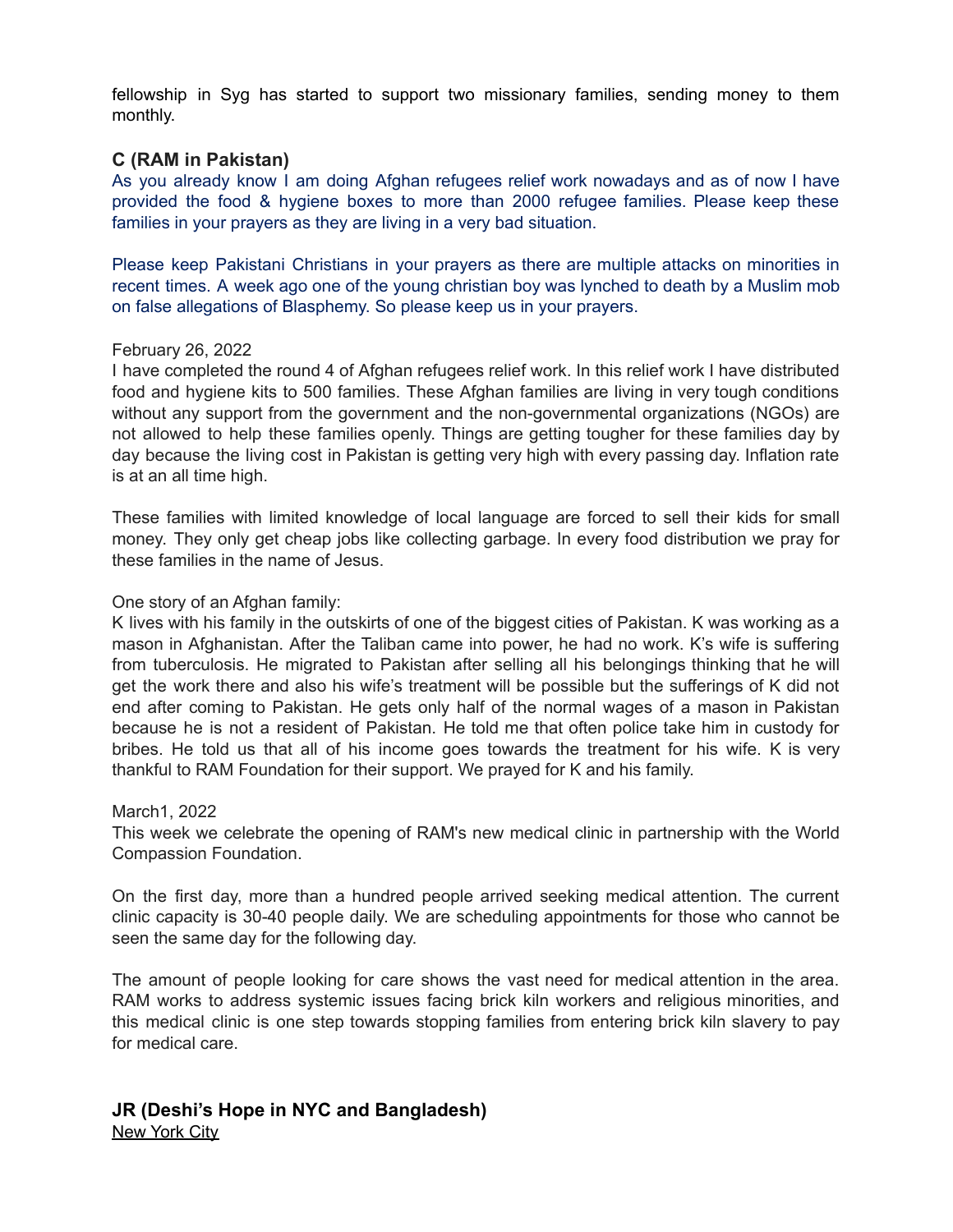Some doors have opened in their Brooklyn community for JR and JM to share with the women about the way to heaven. The community's women have shared with them how different Bengalis have been dying, from illnesses at young ages or killed in their prime. This terrible news has increased the burden in their hearts for them to be saved. JM recently had an opportunity to share with a few ladies in her English class. JR had an opportunity to meet last week with S, who during a class, said she believes she's going to hell because of her sins. She doesn't sleep well and clearly has fears about her future and that of her people.

### **Bangladesh**

There is a new gospel outreach in northern Bangladesh to a remote Muslim village where there has never been a witness and there are no Christians. An evangelistic group has formed consisting of five men and five women who are eager to hear this new teaching about Jesus. Pastor M and his wife, J are ministering to them. In another area of the north, the church in the Hindu community is again under persecution. This is the HBB church that was built on B's property. The husband of his daughter returned from being away and became furious when he saw that the church was built, and services were being held. He said he would not allow the building to stay and threatened to destroy it and divorce his daughter.

### **A (YoungLife in Vietnam)**

In March 2021, A reconnected with a former student, D, whom years earlier she taught at a Bible class at her local church, and again at a YL camp. D shared with A that she was on a prayer journey from North to South Vietnam, traveling through every province to pray with Christian teams. She went to the MT Province in the Mekong Delta and felt God calling her to stay there. D met two local people who had a growing desire to share the gospel with young people in MT. The three of them began a small ministry as an English Club that grew to 40-50 students each week. They connected with the high school teachers and administrators and met young people at various events. As they created relationships with the students, they earned the ability to be heard in their lives. When A learned that this was happening, she knew YL would be perfect for this area. A shared the YL ministry principles and values with them. She began training them virtually and will meet with them in-person this May. They are now officially YL volunteers in this new area of Vietnam near the Mekong Delta.

### **D & J (Malaysia)** February 11, 2022

After a year of purging and moving around, we were excited to spend our first few weeks here doing a lot of shopping. The Lunar New Year is a huge celebration for Malaysians, and shopping malls are full of performances and festivities to celebrate the occasion. Fireworks could be seen from our windows, and sometimes, they have woken us up in the middle of the night! On Lunar New Year's Day, we celebrated by enjoying hotpot with our teammates.

Maybe we're still in the "honeymoon phase." Maybe we've learned to rest and know our limits... Maybe our Asian upbringing makes the culture a little more comfortable for us... Maybe life in Malaysia is just easier than life in NYC... Or maybe God hears your prayers for us. Whatever the reason, we are thankful that the transition to life here has been surprisingly comfortable.

Malaysia feels like a good fit for us, and we're excited to start new rhythms here. We will soon be sending our son to a new school.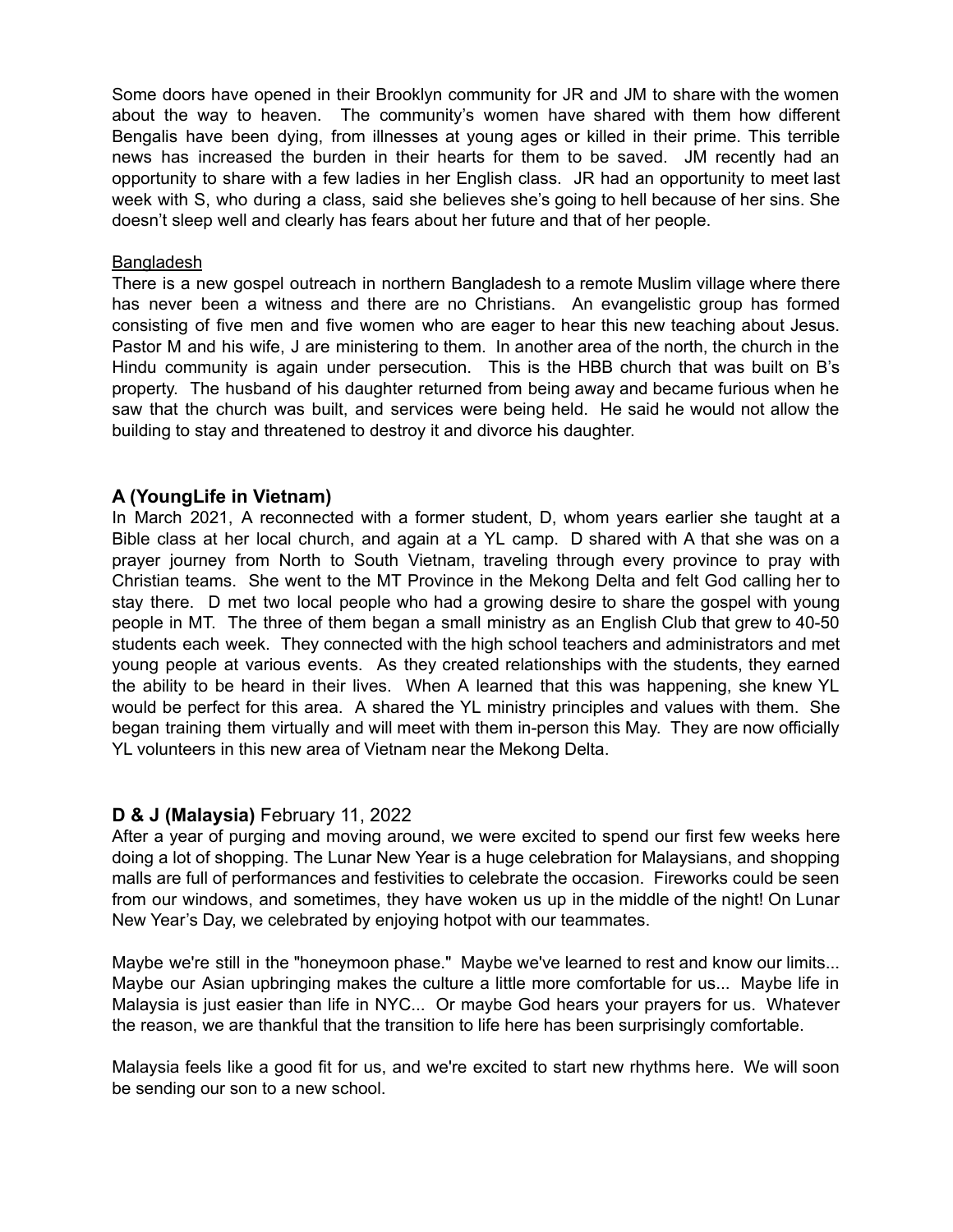J will start volunteering with Orphan Care, an organization that advocates for deinstitutionalization of children by reuniting them with their families, adoption, foster care, or placement in group homes. The organization also provides care and counseling for individuals and families in difficult circumstances, facing unplanned pregnancies, and those who are seeking to adopt.

### **R & M (Thailand, Myanmar, USA)** February 12, 2022

Thank you for your faithful prayers on our behalf...including our dear ones in Thailand. We could see the Lord's hand at work in big and small ways. The Lord answered your prayers for us in these ways:

1. We have had a total of five Covid tests for this trip, including the final test 24 hours before departure from Thailand. By the grace of God, we were negative for each one. It was scary because if either of us tested positive in Thailand, we would have both been hospitalized and isolated (even from each other), most likely at our own expense.

2. M's scooter died on Sat. Feb. 5. We tried to rent a wheelchair, but nothing was available until Wed. Feb 9 so that would not have been helpful at all. Many people prayed. On Sunday morning, M's brother also attempted to fix it, and we all laid hands on the scooter and prayed...and it started to work again!! It would work for awhile and then fail again and start again, sometimes lurching; sometimes it would only move in reverse, and later it would start to work again, going forward too. On our departure day, Thurs. Feb 10, M did have to drive it backwards. Once we reached the check-in counter, the scooter was running normally, and did so throughout the entire trip home! Upon arrival in L.A., the scooter worked perfectly...all the way through customs, baggage claim, to our nephew's car and into our house. How great is our God!

3. Our flights were long and tiring as always, but there were so few passengers that everyone could spread out and enjoy the whole row to himself/herself. The ANA crew, especially, went above and beyond to help M in every possible way.

### **S & V (India)** January 28, 2022

V and I are all set to return to India on February 9th after going through all the hoops of changed itineraries, approval from the Indian government, etc. We now need an RT-PCR negative report before we will be allowed to board the flights! Our daughter, P, and N, her husband, will celebrate their first wedding anniversary on January 30. They have been waiting for their India wedding reception that has already been rescheduled three times. Our fourth attempt now is in March, we all are praying that there won't be any more changes to their travel plans.

NIITS' students were to return to the campus residence to start in-person classes on January 17th. But, the new lockdowns and COVID restrictions forced us to go back to online classes. The Lord willing, we are planning to get them back on campus in February. Our annual pastors' conference in late February has been canceled for the third year in a row. We will do small regional conferences/seminars from March onwards. The Bible distribution plan has also been pushed to April.

Although our regular financial support was down in 2021, God provided for what was needed and more, through a few generous donors. Both S and V will carry full teaching loads at NIITS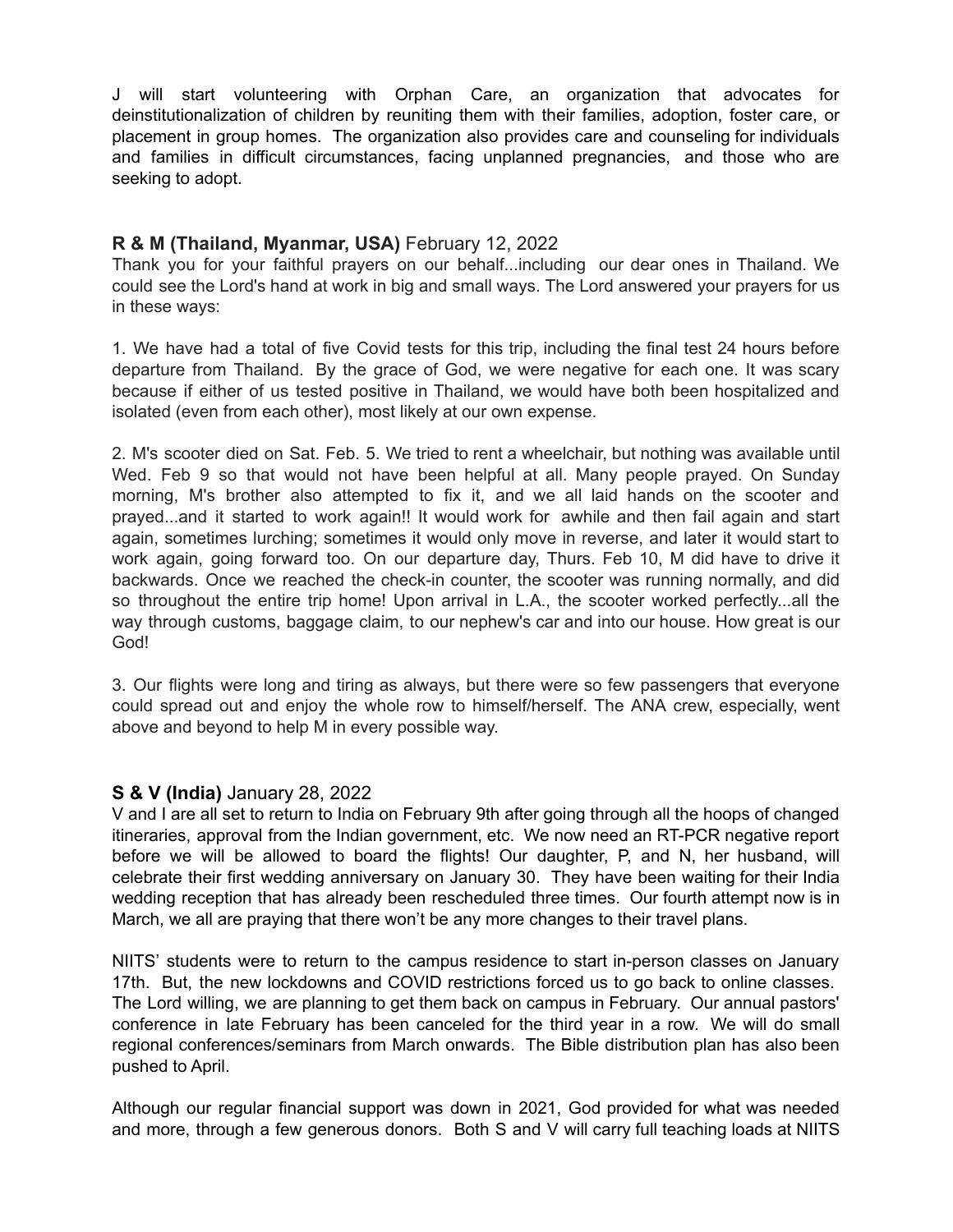because it is short two teachers, as one is on maternity leave, and another is on sabbatical. This extra work is in addition to our regular administrative responsibilities. We are currently searching for additional teaching and support staff. Despite all this, we are hopeful and confident in what God will do this year.

# **T & A (YoungLife in Mongolia)** February 21, 2022

Last few months we have been very busy and a lot of things have happened in our life. We thank the Lord that we can now carry out our Young Life ministry normally. I (A) started to do club times with a new school.

In July 2021 we started construction of our new house. Nothing is impossible for Him. Praise the Lord. We have been praying for a baby for a few years. I recently had a miscarriage. We are very sad about the loss of our baby and are working through that situation.

# **EUROPE**

### **Suthy & Rodina (USA, France)**

February 9, 2022

We had some bad news at the end of November... Not recovering well from my second bout with the Covid virus, our son Jim took me to the hospital, which gave me a CAT-scan and an ultrasound. The grim results were:

- 1. I have aggressive prostate cancer.
- 2. It has spread to most of my bones, right up to my skull.
- 3. My kidneys are Mal-functioning, so my legs and abdomen are filled with fluid.
- 4. My red blood cell count is very anemic.
- 5. I have 3 aneurysms on the aorta and its branches into the legs.
- 6. Pain in bones when walking, or the acts of standing up, sitting down, lying down, or getting up from bed, or standing.

After my doctor started me on a hormone treatment my PSA declined 90%. But the pain in the bones got worse. Many of you prayed for God's intervention because the cancer was still devouring the bones.

During the past two weeks a strange and unnatural thing happened. The pain in the bones began to diminish, including in my spine which was full of cancer in every vertebra and really hurt. I can now move without pain in most movements. My kidneys are improving because my body is retaining much less fluid. I have more energy, which my physical therapist has noticed in improved exercise performance.

France is calling us to help our Lord Jesus in His desire to enter French hearts and live forever there (Rev. 3:20, John 3:17). You are helping us by prayer to escape Satan's snares of disease and death, I believe. The evil one did not want us to work in France when we first went there in 1969, and I believe he does not want us there now to help them receive Christ and live for His glory. He tried to kill me in 1971 and now, 50 years later.

March 1, 2022 - Update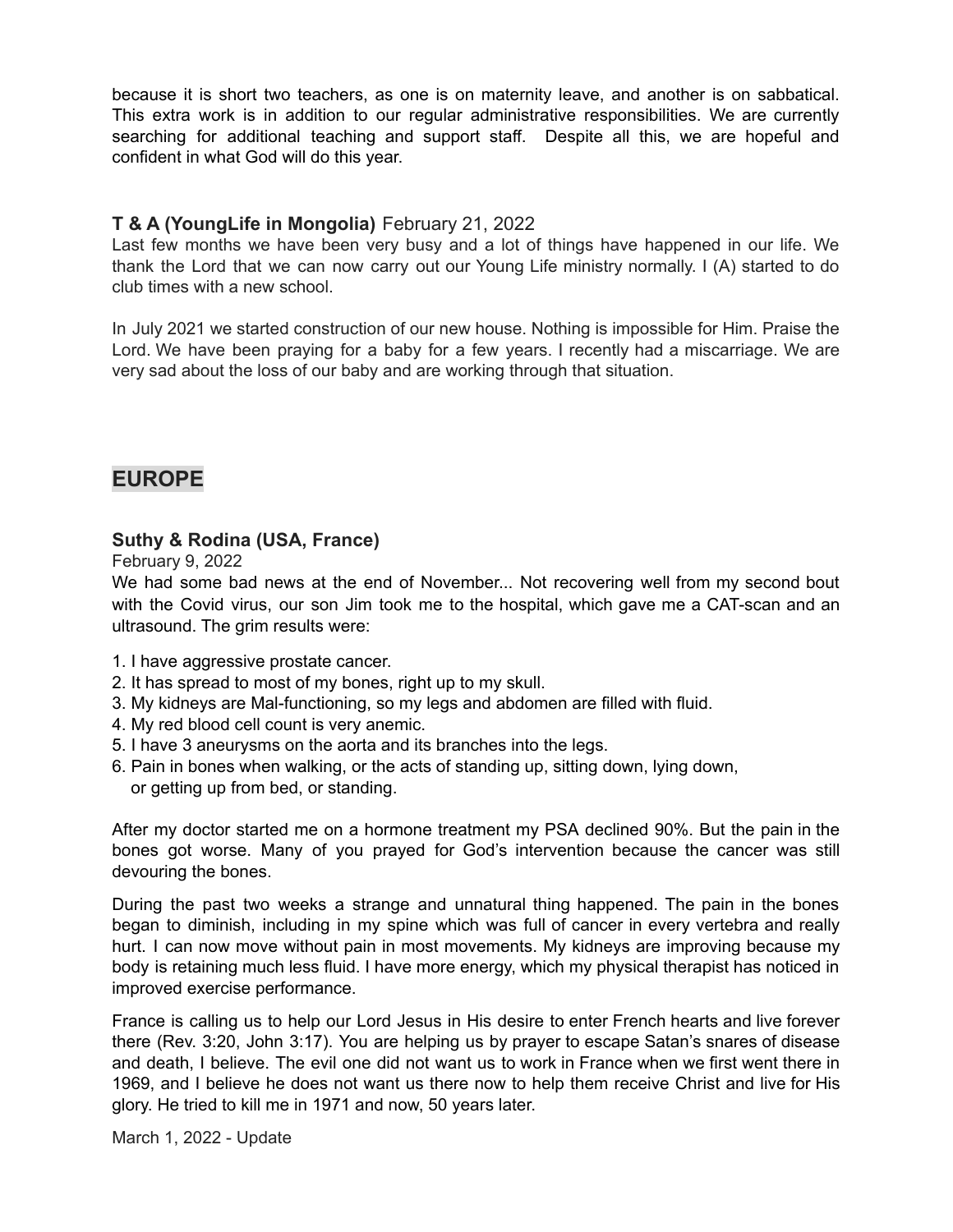Suthy is getting better every day, praise the Lord!! He is without any pain!! Still needed healing in his bones because the cancer was eating away at them. He now can walk, lift heavy things and do normal things pain free. All glory to the Lord!!!

# **EAST EUROPE**

### **Albert & Teuta (Albania)** January 27, 2022

In the church plant of Bulgarec, we have seen things returning to pre-pandemic levels of attendance, especially during December and January. This period has been very good with the children and our Christmas events were full. Throughout the month, we focused on the Christmas story with them, and we finished with a snack buffet, games and gifts on Christmas day. Since we received the gift boxes from the Samaritan's Purse organization, we also worked through the twelve-week Bible course that came with the boxes.

The youth group has continued to grow in their knowledge of the Lord as we focused on the Gospel of Matthew. We had a great time with these boys at Christmas, and celebrated together with worship, a Bible message and snacks and games. We were happy that two of our boys, Albi and Damiani, who had left our programs, returned. We continue to pray for Oresti and Gabrieli to come back to the program. During this period, we have held football matches and sleepovers at the church too to build our relationships with them. Teuta has begun a young teenage girls' meeting every Thursday too. And Hektor has been keeping up with the teenage boys every Friday.

The women's group has been meeting every Monday. We begin with a time of coffee and socializing, and in our time of Bible study we have been looking at what the Old Testament reveals about the Lord. The women had a great time together at Christmas with worship and looking at the story of peace in the trenches during World War One. We also had games, dancing, and a meal together.

God has been doing a great thing amongst the older men who are often the most difficult group to reach in Albania. We also had a Christmas celebration with them. They are a generation who grew up under communism and was taught its ideas of atheistic collectivism and against belief in the Lord. It is often very hard to get their attention to talk about Jesus. We use coffee mornings to establish relationships with them and to build their openness to hear about Jesus. Some brothers in Christ from Holland have enabled us to provide a meals service three times a week for six elderly people in Bulgarec, and it has been a blessing for them in difficult times. We have also been able to pass on donations of firewood to them too. These have left a 'fragrance of Jesus' in the community around us. We are doing the same course 'Discovering Christ' with them as we are using with the women.

With our work in the prisons, we have run two courses of evangelism and ten of the prisoners have decided to join the church meetings there. We held a number of smaller meetings celebrating Christmas with the believers inside the prison, together with the educational staff. With the Orthodox it was easier to set things up, but with the Muslims our idea was to invite them to build relationships so that they might be more open to hearing about the Lord in the future.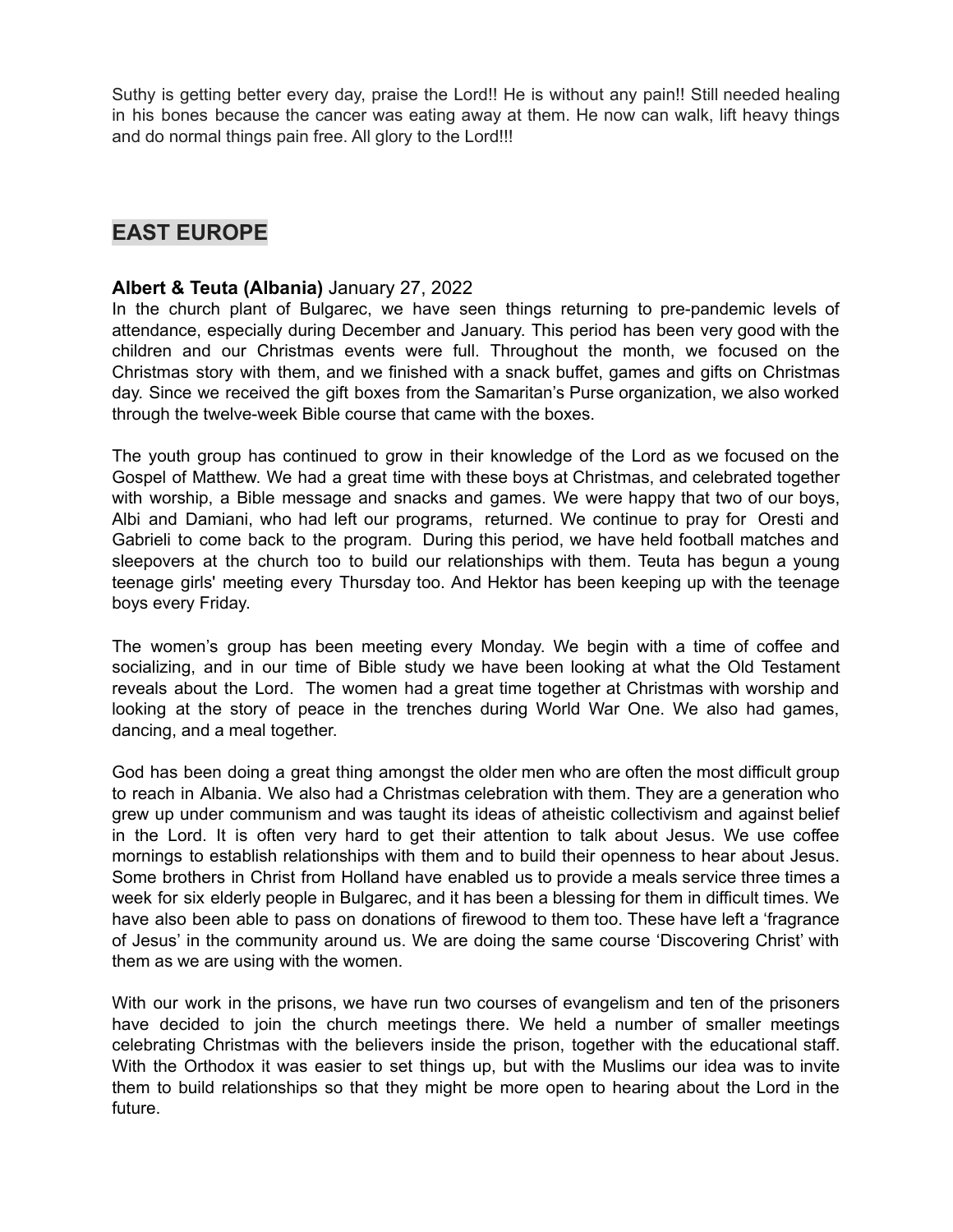We have continued with our Bible studies at the church in Korce with the families of those in prison looking at the letters to the Thessalonians. With the help of a Dutch organization, we distributed food aid boxes (and also firewood to some of them) to 55 of these families. We shared with them about the hope we have in Jesus.

### **Diana & Bogdan (Romania)**

### January 31, 2022

We currently have thirteen EDGE evangelistic soccer teams. More than fifty percent of the teenage boys (ages 14-18) came as non-Christians and seventeen of them gave their life to Christ last summer. Praise the Lord for this fruit!

The coaches follow up each week with the boys, studying the Gospel of John in one-on-one meetings or a Bible study called GRO (growing in their understanding and relationship with God).

Diana is leading a discipleship group of teenage girls.

Both of us came down with covid and were not able to carry out some ministry plans that were crucial. But we learned that God is sovereign and that He is Lord over our plans and ministry.

March 1, 2022

Romania has a long border with Ukraine and we are receiving refugees in the country. We are humbled to see how people are mobilizing! All churches are opening doors, people are giving food, clothes, towels, toiletries, medicine and many prayers. We have systems in place in order to receive more refugees. In the last two days Romania received over 20,000 refugees and they say that Romania is ready to receive up to 500,000 refugees. May it not be necessary, may evil not prevail.

We need wisdom in knowing how to continue with our plans for this spring.

I (Diana) have a Peace Amidst Conflict Training for women from all over Romania, on March 21-27, the topic is right for this season, but all churches and people are fully stretched with caring for refugees. Praying for discernment and meeting with the team tomorrow to decide how to continue.

Bogdan has a national Edge stage (part of the championship, over 70% of students are not believers), happening the weekend of April 1-3. We need discernment in how to continue. The boys need this connection and time together, but finding places to host them might be impossible as all camps and motels are rented out to refugees.

Then we were supposed to have the national discipleship training for youth leaders in April - we need discernment, the Balkan cup (with teams from Ukraine, Moldova, Estonia, Bulgaria, Hungary and Romania) in May - all countries overwhelmed with the situation, and of course, the borders with Ukraine are closed. So DISCERNMENT. Discernment. Jesus is the Way!

Please pray for the conversations we are having with our young people about fear, anxiety and war. Their friends. Confusion and questions. These are discipleship opportunities. We just had a conversation with them about how to bring the hope of Jesus in the conversations with their friends.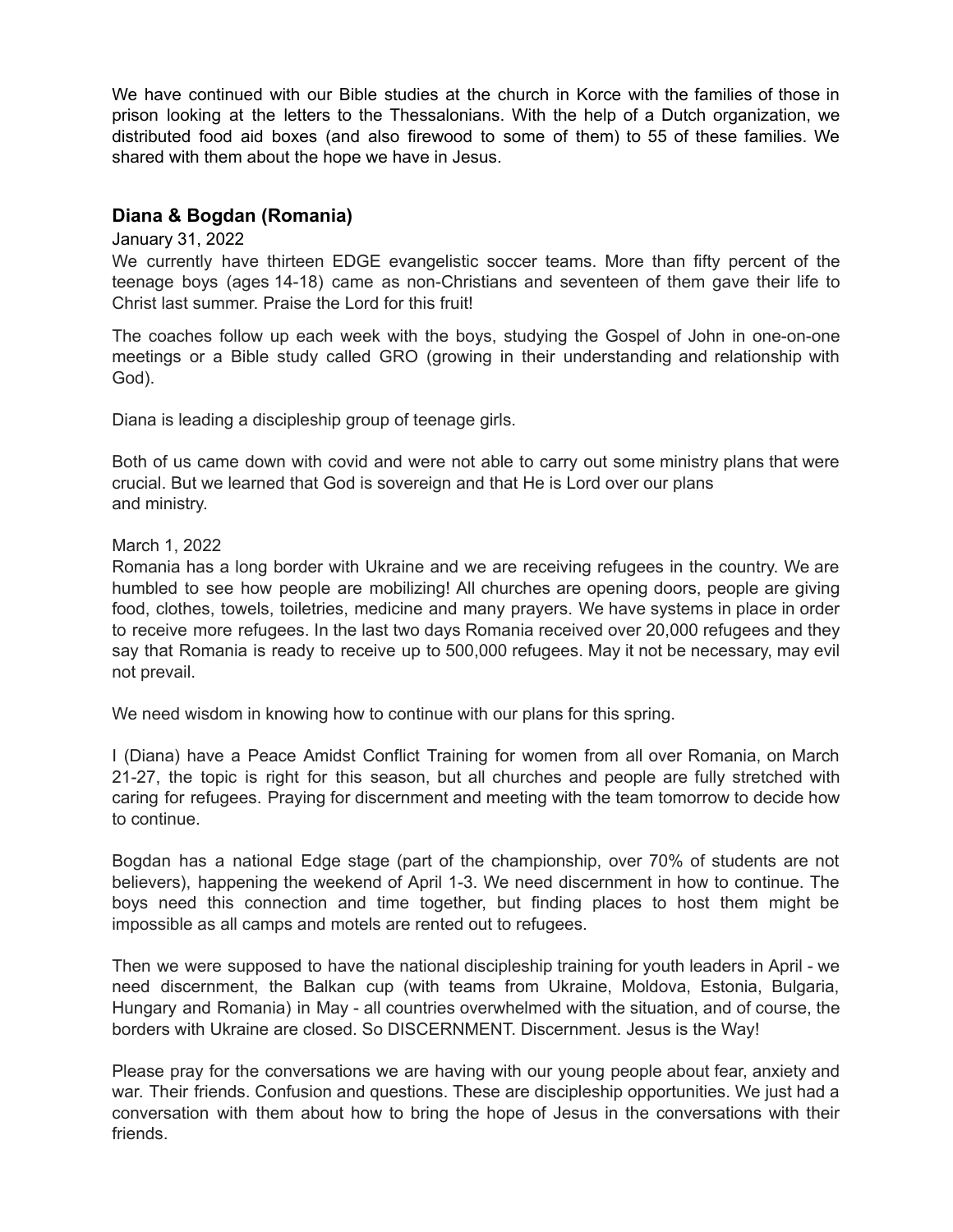### **Susan (Romania)**

### February 23, 2022

I have one more year and will be coming back to the States in January or February 2023**.** I will certainly continue my discipling, equipping and coaching relationships on-line with individuals and have been asked by the Romanians to stay on for a while part-time (virtually), with consulting and training leaders for the grad ministry. Whether I will continue with IVCF or work as a volunteer remains to be seen.

Recruiting leaders: I am especially excited about finding Cornelia, someone who I had worked with years ago - an unmarried, mature Christian with gifts in wisdom and discernment and a strong vision and commitment for ministry among young professionals. I will be calling on her initially to help with the leading and training of leaders for the ProImpact course in her town, Craiova, but I am HOPING and PRAYING that she will later play an even larger role on a national level. Prayers still needed for more like her!

Website: We ditched the guy who had done a lot of work already on setting up the framework for the site and are starting from zero again with someone new, Ruben, who is excited, committed young and available. I've recruited folks for website design, for our Facebook page, for helping with writing and am now going to focus on finding people to provide content and take over the graphic design for the long haul. I am also collecting and preparing resources and content for the initial launching (Whew!).

Vocational Groups: I've had two meetings so far with the local leaders of the Credinta la Munca (Faith at work) about national vocational groups – this will be more work than I thought but I hope to hand over the brunt of it to others as soon as possible. There are currently pilot vocational groups for IT and Medical folks and we will be trying to find people interested in starting them for Finance/ Economics, Education and Artistic-type vocations. These groups are for mutual support, encouragement and strengthening, and working out Christian perspectives and ethical issues, all in a specific professional context.

ProImpact Course: The development of the second Module of the ProImpact course is going well but SOOOO slow. Please pray that I can finish the last two lessons in good time.

### March 1, 2022 - Ukraine crisis:

There is a significant human trafficking problem in Romania. Please pray that Romanians wanting to help will be informed of the dangers and techniques of these criminals and that God would protect vulnerable Ukrainian refugees from them.

I have registered with a kind of Bucharest council of churches to help with housing, activities with kids, food, etc. Please pray that I may be able to serve Jesus faithfully and well as I am given the opportunity.

# **THE MIDDLE EAST**

**A & K (Bethlehem)** February 21, 2022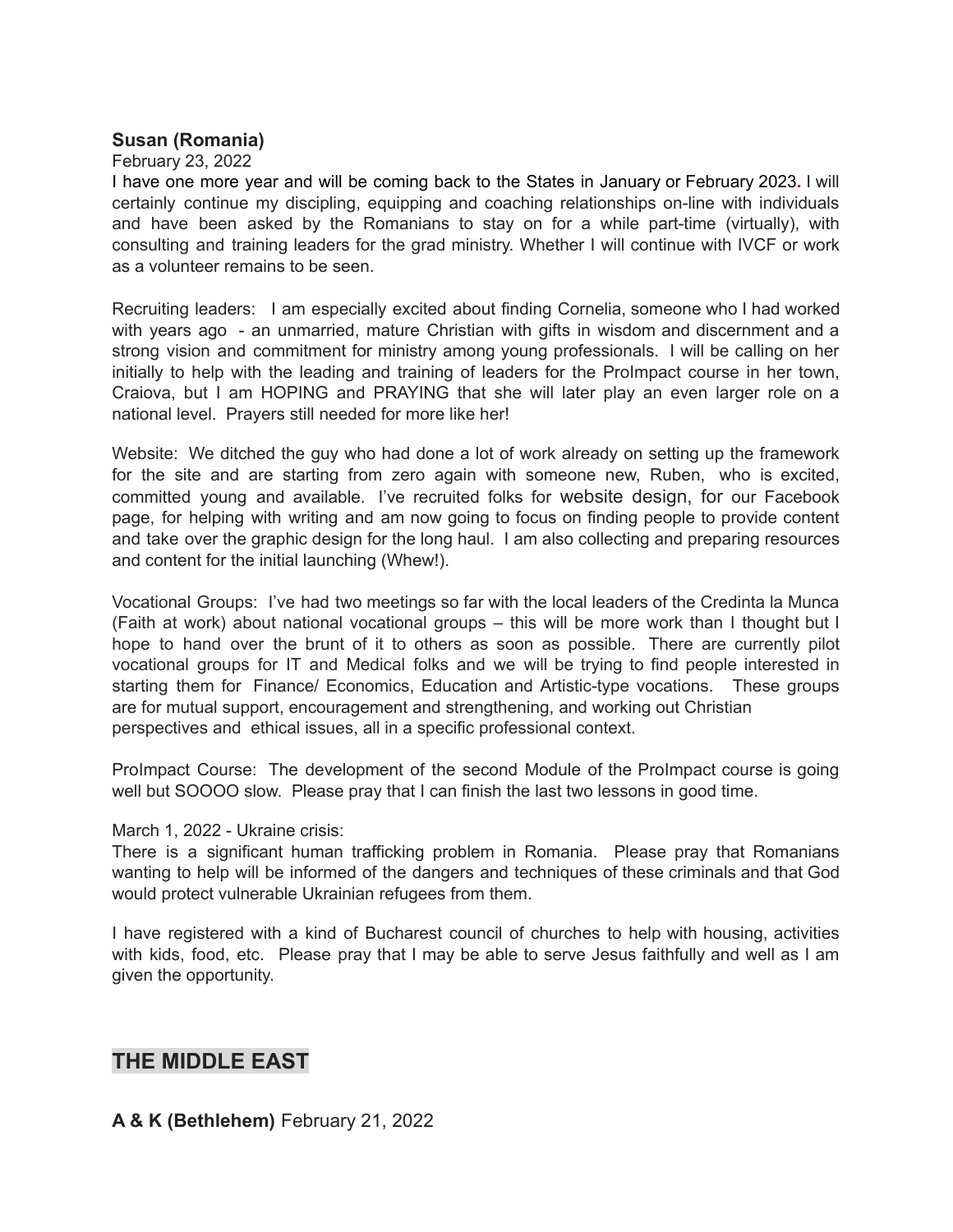At the East Jerusalem International Church during the next two months, we are walking to the cross with Jesus through Mark 14-16. Week by week we will consider the events of Jesus' last days such as the anointing of Jesus by the woman in Bethany and the last supper with the disciples. Next Sunday an influential Jewish follower of Jesus in Israel will share about Jesus' struggle in Gethsemane.

A few weeks ago, as we were beginning our Sunday service at the East Jerusalem International Church, we heard sounds of a conflict that had flared up near Damascus Gate in the Old City. I began our service with the declaration, "We worship in the face of death."

Isn't that what we all do? We worship the Lord who promised eternal life in the face of our mortality. We worship with the hope of the resurrection and eternal life. We declare that life will prevail.

We also declare that peace will prevail. The Lord Jesus is the Prince of Peace. In spite of the signs of impending war in eastern Europe and the reality of the on-going conflict here, we press on in peacemaking. Today I will help lead an online seminar with more than fifty young Christian leaders in India who are concerned for peace in the Holy Land.

# **NORTH AMERICA**

### **G & E (UN)** January 31, 2022

One of the greatest surprises to us as we have ministered to thousands of governing officials, including heads of nation, is how few understand God's concept that they are to be an instrument in the hand of God. Even so-called 'Christians' who enter government seemingly with the intent to improve lives, are often seduced by the trappings of power. If this concept is life-changing for the Christian, imagine how revolutionary it is for those from other backgrounds.

As one part of this change in perspective is our Lord's clarifying to mankind:

*"For My thoughts are not your thoughts, and your ways are not My ways." This is the Lord's declaration. "For as heaven is higher than earth, so My ways are higher than your ways, and My thoughts than your thoughts."* (Isaiah 55:8-9).

As we pray for and minister to public 'servants', let us help them understand the significance of the word 'servant', and help them to connect to the One they are ultimately called to serve.

### **Chad & Megan (NYC)** February 15, 2022

Our house church has become a "team of teams" and is hoping to train 100,000 new believers/existing believers in the metro NYC area over the next 3 years. So far, we've helped start six house churches and seen thirty-five new followers of Jesus.

I've just become an elder for the Bridge Network, a network of house churches in NYC.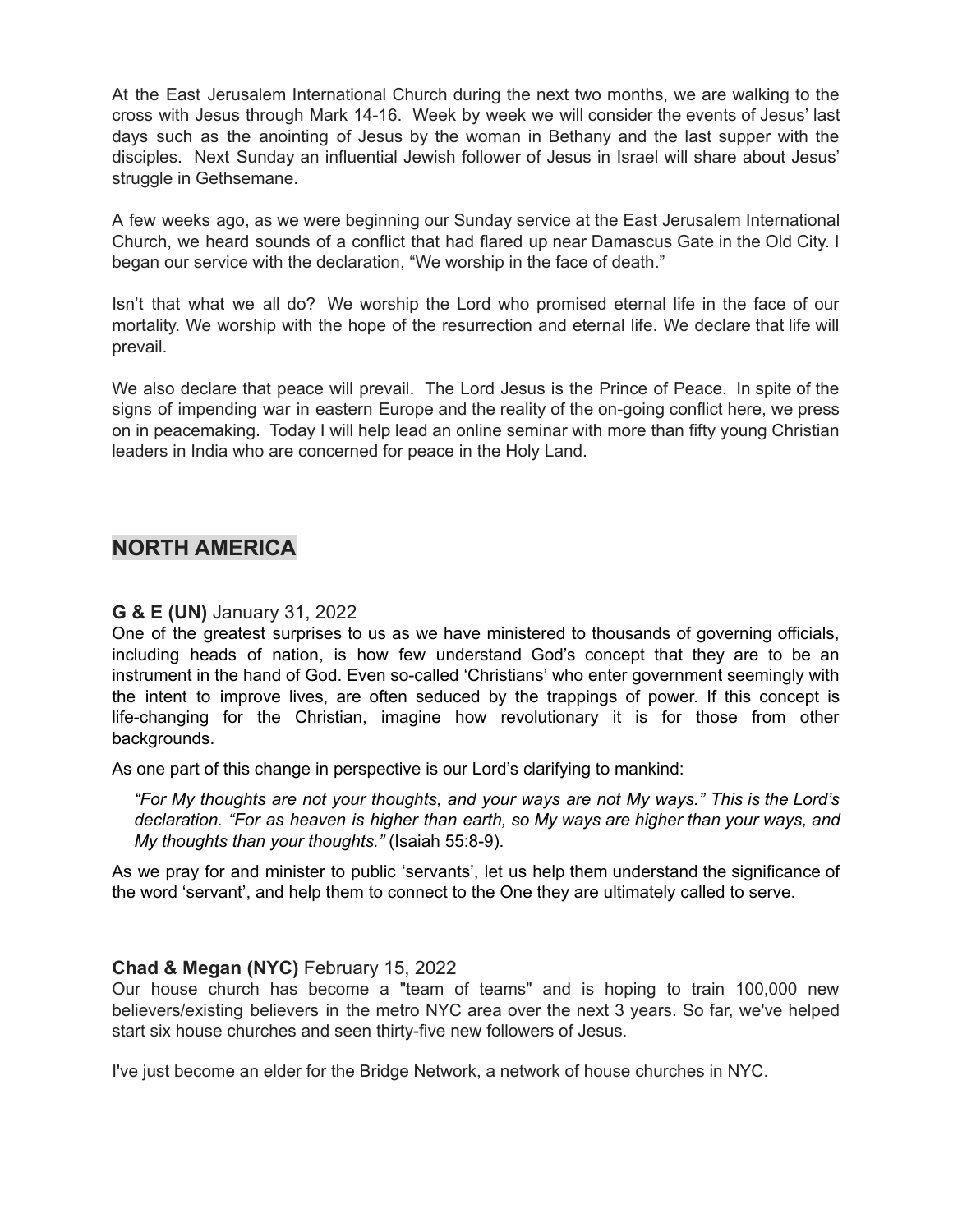Meg and I are going to be team leaders for a South Asian team of missionaries with the International Project.

Meg and I are going to be Hub Leaders for a program called "Equip" which will train future missionaries in NYC and across the world.

### **K (UN)** February 8, 2022

Due to the ongoing political struggle within this Northeast African country, "M" was posted here on an interim basis and, unbeknownst to me until today, will be returning to K (his capital) next week. So, in this sliver of time, God placed me before him for a personal meeting. In this most friendly conversation, we were also able to focus on the commonalities of our faiths (e.g. One God, man created in His image, and the Fall of man—due to the ONE sin of Adam—in Gen. 1-3).

I then openly reflected on my own personal testimony as I first understood that Jesus Christ had come to—not only "take away the sin of the world"—but to take away MY sin…to be MY own personal sacrifice. He then went to a familiar place of comfort, by acknowledging Jesus as one of their highly revered prophets, along with Moses, Mohammed, and many others. Then, I said to him, "Yes, Ambassador, all prophets are special and speak for God…but only ONE came to die for us and take us TO God…to not only point us to God, but by His own personal sacrifice on our behalf, open the door to Heaven that we might go to Him…forever! I watched as his eyes showed the depth of his own personal pondering of those words. Then, he said, "But you see, we don't believe that Jesus actually died, but that he was miraculously lifted up to heaven by God."

I closed that conversation by leaning toward the ambassador and saying with a sincere smile and tone, "Oh, Ambassador, I do so hope that you might be able to see the love and goodness of Jesus as I do someday! For I believe that He is much more than a prophet. His love, His faithfulness, His work on my behalf that I might be forgiven are truly gifts from God." His words and demeanor showed that he had received my remarks well.

I was reminded again today of a most relevant illustration that I heard many years ago: "personal evangelism is merely one beggar telling another beggar where he found bread." May we be eager and faithful to tell other "beggars" that the Lord brings into our own paths where we have found bread, and where they might find it, too!

### **Joe & Keijo (Florida)** February 13, 2022

Pandemic restrictions and the pivoting of the Rescue Mission men to help our city with non-perishable food packaging and distribution, disrupted Joe's ability to help at their garden for the past two years. So it's been two years of fallow ground out there, and in Central Florida, that amount of time can turn any well intended garden into a jungle!

Last week a group of volunteers weeded and topped the planting beds with compost and I (Joe) will be consulting and working beside the men today to fill the beds with seeds and teaching them tips for success for the spring season; more importantly, spiritual truth with them.